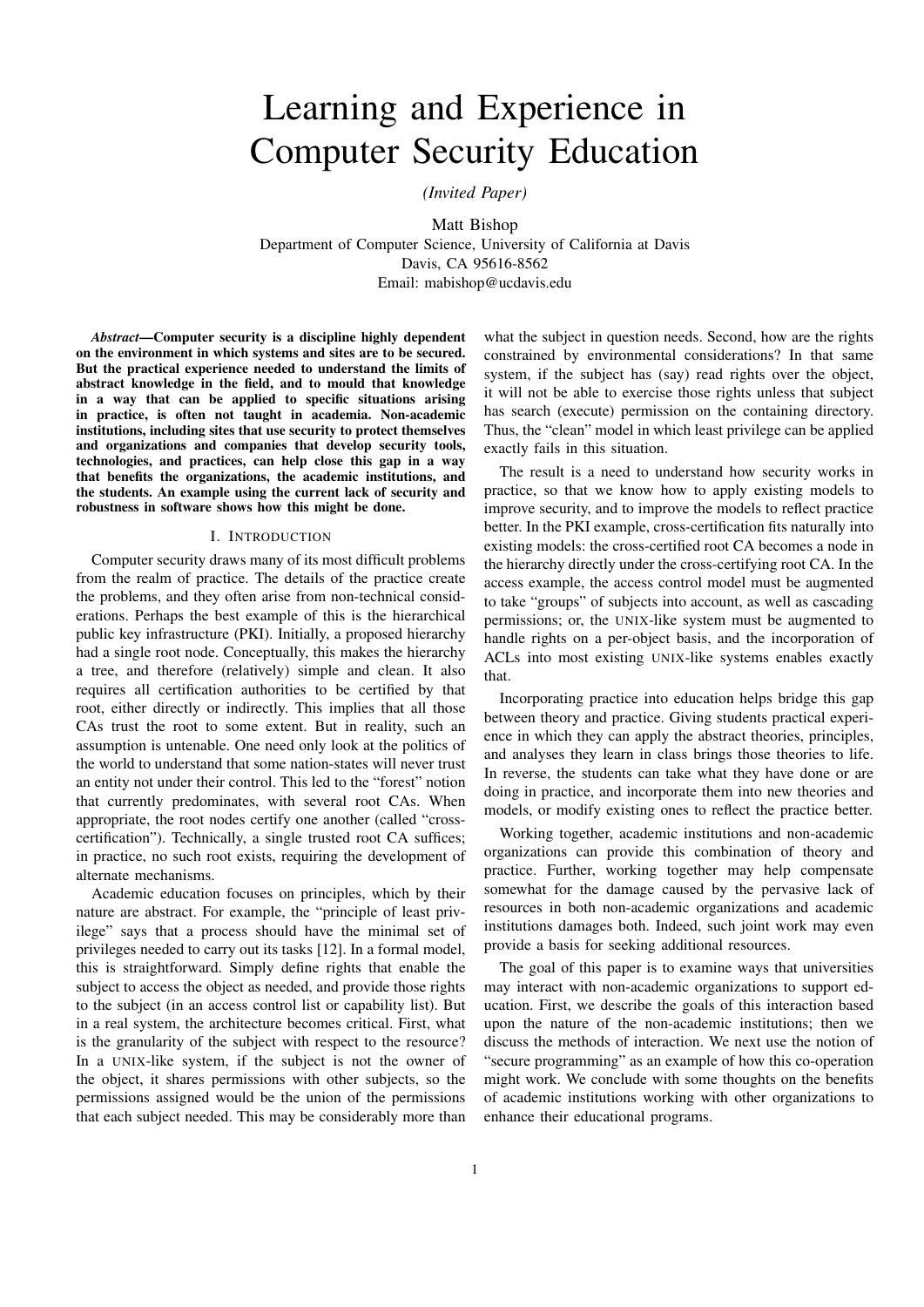# II. GOALS OF INTERACTIONS

Academic institutions and other institutions (which we collectively call "organizations", and includes industrial, commercial, non-profit, governmental, and international organizations) can interact in several ways, depending on the goals. The benefits of working with an organization that is a "producer" of security products or services (for example, a company that sells anti-virus software or does penetration testing) are slightly different than those of working with a "consumer" of those products or services (for example, a company that hires a security firm to install a firewall, or that has purchased a firewall and maintains it without outside aid).

# *A. Goals for Consumer Organization*

Consumer organizations span many disciplines, ranging from the simple (such as dentists' offices or small companies) to the critical (such as banks, hospitals, and many government agencies). Almost all these organizations are connected to the Internet; and like them, even those organizations not connected are concerned about security. So, one goal for students working with these industries is to learn about the environment in which the particular organization functions, and how that environment affects security.

As an example, a military organization wants control over the information visitors to its web site can access. So, if the organization determines that visitors to its web site may access some sensitive information, the web site can be deactivated until the nature and seriousness of the damage can be determined. But if the organization is an Internet vendor such as Amazon or Ebay, that organization wants visitors to come to the web site and buy something. The information on the web site is not sensitive to disclosure, because the business model of the organization is to disclose (in the hopes that someone will bid on or buy the product). The threat is not disclosure; it is integrity, where an adversary might alter the information about the item being sold. Similarly, the response to an attack is different because blocking access to the web site will prevent legitimate purchasers from buying their wares, and hence impact their revenue stream. So it is simply not acceptable. This is an example of why the phrase "securing cyberspace" is glib. What *exactly* does it mean? The answer depends on what type of "security" is of concern, and organizations in "cyberspace" have wildly differing notions of what "secure" means.

In addition to the context defining security, organizations may implement the same security goals very differently. Two sites want to have a web server available for the public, but also want to protect their internal systems. The traditional approach is to set up a DMZ. One way to do this is to have two firewalls, one between the Internet and the DMZ, and the other between the DMZ and the internal network effectively, the DMZ is a buffer between the Internet and the internal network. A second way is to have a single firewall connected to the Internet, the DMZ, and the internal network. The firewall determines whether to route messages to the DMZ, the Internet, or the internal network based on its rules.

Both designs meet the security requirement of isolating the web server (which is in the DMZ) from the internal network; each design has advantages and disadvantages [7].

Affecting all this are the human considerations — personal, organizational, political, and legal — that are typically mentioned but not explored in detail. Organizational structures can affect the effectiveness of security. The role of policies and procedures is often overlooked or misunderstood. For example, much of the work analyzing electronic voting systems focuses on the vulnerabilities of the system, without taking into account procedures that may mitigate or aggravate those vulnerabilities.

Finally, academic examples focus on parts of the implementation of systems. Systems change rapidly, relatively speaking, and students must be prepared to adapt to those changes. Also, academic education does not cover all systems, so students will be exposed to systems in the work place that they have not seen, and yet must manage.

To really understand these aspects of computer security, students must be placed in an environment where they can experience their effects. Academic institutions can teach about the effects, but in general students get this experience by *doing* — by actually dealing with these problems in realworld situations. Interacting with non-academic organizations provides such experience.

Summarizing, some goals of interacting with consumer organizations for enhancing education are:

- 1) To experience how the technical and non-technical considerations affect the security requirements;
- 2) To learn how those same considerations affect the implementation of those requirements; and
- 3) To put into practice the theory studied in school, whether the specifics of the systems being used were discussed in class.

Ideally, the interactions will provide students with experience in evaluating and remediating security threats holistically.

#### *B. Goals for Producer Organizations*

Producer organizations are also consumers of security, because they must protect their assets. So the above goals also apply to them. In addition, producer organizations develop, deploy, maintain, and retire software, hardware, tests, and procedures to enhance security. This provides additional opportunities for students to enhance their classroom and project knowledge.

Producer organizations must either identify or develop a market for their products and services. Market development relies as much on perception as fact; if something is *perceived* to be a threat, then the market for dealing with this threat grows in proportion to the spread of the perception. Thus, understanding what (current and prospective) customers consider threats is part of product development. Note that perceptions may or may not reflect the realistic nature of the threat, but even if the perception is misplaced, it may speak to the credibility of the organization's efforts to protect its assets. Credibility in public life is sometimes just as important. See for example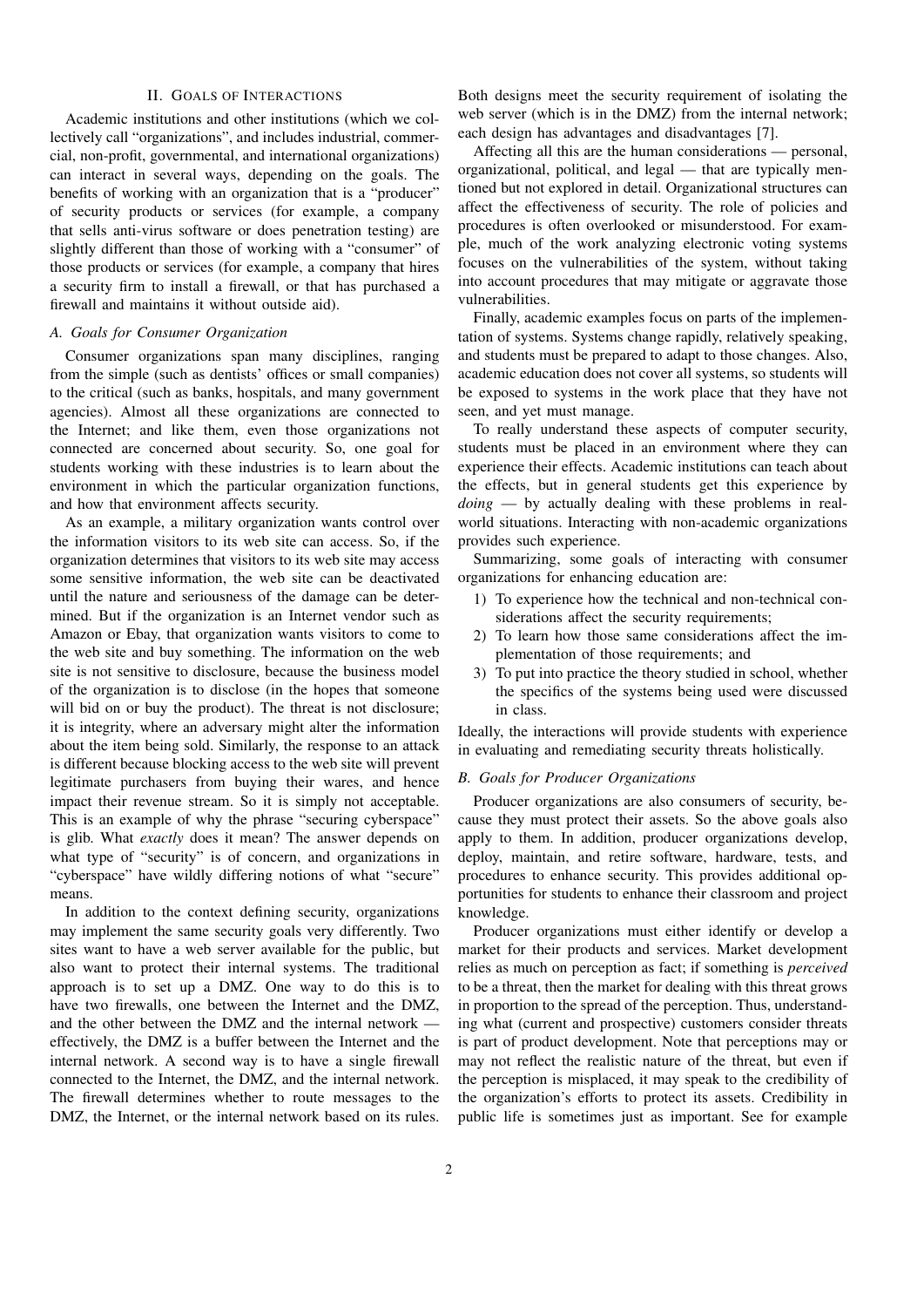recent work in electronic voting systems that provides voters with the opportunity to check that their votes are recorded and counted correctly.

As part of identifying new threats, producer organizations must analyze new attacks on systems and client organizations. For example, anti-virus providers have quickly analyzed malware such as Stuxnet [8], Duqu [1], and, more recently, Flame [13]. Forensic groups examine detritus from attacks to determine how attackers got in, and what they did. Doing these analyses in an academic setting is excellent experience; doing it "in the field" adds additional dimensions such as complexity, time pressure, and the need to explain to non-technical people what happened. Also, academic exercises usually take place in a constrained environment, known to the students. Analysts elsewhere often work with incomplete information, and do not know specifically what is missing, so they must either work with victims or make assumptions. Few academic institutions can provide this experience without help from industry.

A third problem is the quality of the product or service. Most software is poorly written. The problems usually lie in the implementation of the design. A non-robust implementation, for example one that does not check inputs or makes assumptions that can be checked yet are not, can make the best-designed security tool a danger. Universities teach good programming practices in the first, and sometimes the second, programming class. After that, though, the students' programs are checked to see if they work, and few if any are rewarded for excellent code (or penalized for non-robust code). Producer organizations have been embarrassed when security-related software has been used to compromise systems due to nonrobust programming. They often develop coding standards, and do quality reviews, before shipping a product. Undergoing such a review or being forced to adhere to specific programming standards, is experience that academic institutions all too rarely give students.

Summarizing, some goals of interacting with producer organizations for enhancing education are:

- 1–3. The goals of consumer organizations, above;
	- 4. To develop requirements to meet specific market needs and pressures;
	- 5. To identify and analyze new threats in an environment where time is critical; and
	- 6. To design, implement, and deploy robust software.

#### III. METHODS OF INTERACTIONS

Academic institutions and organizations can work together in a number of ways, depending on the specific goals of the interaction. Each benefits from such an interaction, as do their students and customers. We consider three methods: internships, joint research, and adjunct or guest involvement.

Internships, or co-ops, are programs where students work with an organization as an employee or a trainee. A good internship will expose a student to the practice of the principles, concepts, and mechanisms they learn in the classroom. The students will also learn what they do not know, and are expected to know, when they work for such an organization.

Undoubtedly the organization will also talk to the academic institution, especially the faculty supervising the academic aspects of the internship program, of deficiencies. The faculty can then take this into account when planning the institution's courses. In this way, the academic institution benefits from the internship program. The benefits to the organization are short-term and long-term. In the short term, they get a worker (the student) who is well educated in the academics of the job, usually at much less cost than for a normal employee. In the long term, the organization's managers can look over the intern and decide whether they wish to recruit her after graduation. More broadly, that organization can influence the way that the academic institution teaches relevant courses by providing examples and ideas related to the job.

A simple way to do this is to have organization members give guest lectures or help run laboratory exercises. The students do not get the full experience of seeing how the academic work translates into what is used in industry and government, but the non-academic lecturers often provide a view of the field and of the material that many faculty cannot provide. This has a second benefit. The approach of the organization can be critiqued, and through a dialogue with the students, the guest lecturer can discuss the reason for that approach. Possibly the students will offer ideas that the organization can use to improve their approach.

Having members of the organization run laboratory exercises allows the faculty of the academic institution to provide much more realistic exercises, and students enjoy seeing the application of their work. As an example, UC Davis was once given a set of electronic voting systems to test, and the election officials gave a guest lecture about the process in which those systems were used. They then helped guide the laboratory exercises of applying the Flaw Hypothesis Methodology [9], [15] to those voting systems. As a result, several potential vulnerabilities were found, including one that the voting process would not protect against (specifically, a denial of service attack enabling a voter to crash the e-voting system). When advised of the problem, the election officials changed the process to prevent the voter from launching the attack. The students were thrilled that a classroom project helped improve the security of such a critical civic process.

The limiting case of this interaction is having the guest lecturer teach a course. Such a course would presumably focus on practice, and provide the students with experience in applying the concepts learned in other classes. The critical aspects of this course are how the theory is integrated into the practice — from an academic point of view, that integration is critical — and how closely the practice reflects what is done by organizations and practitioners in the field.

More generally, having members of a non-academic organizations work with students in a classroom setting requires that the instructors make the link between the more abstract principles and concepts and the real-world practice.

Unlike internships, guest lectures and assisting with laboratory exercises will not achieve all the goals described in section II. Specifically, much of the immersion (goals 1, 4,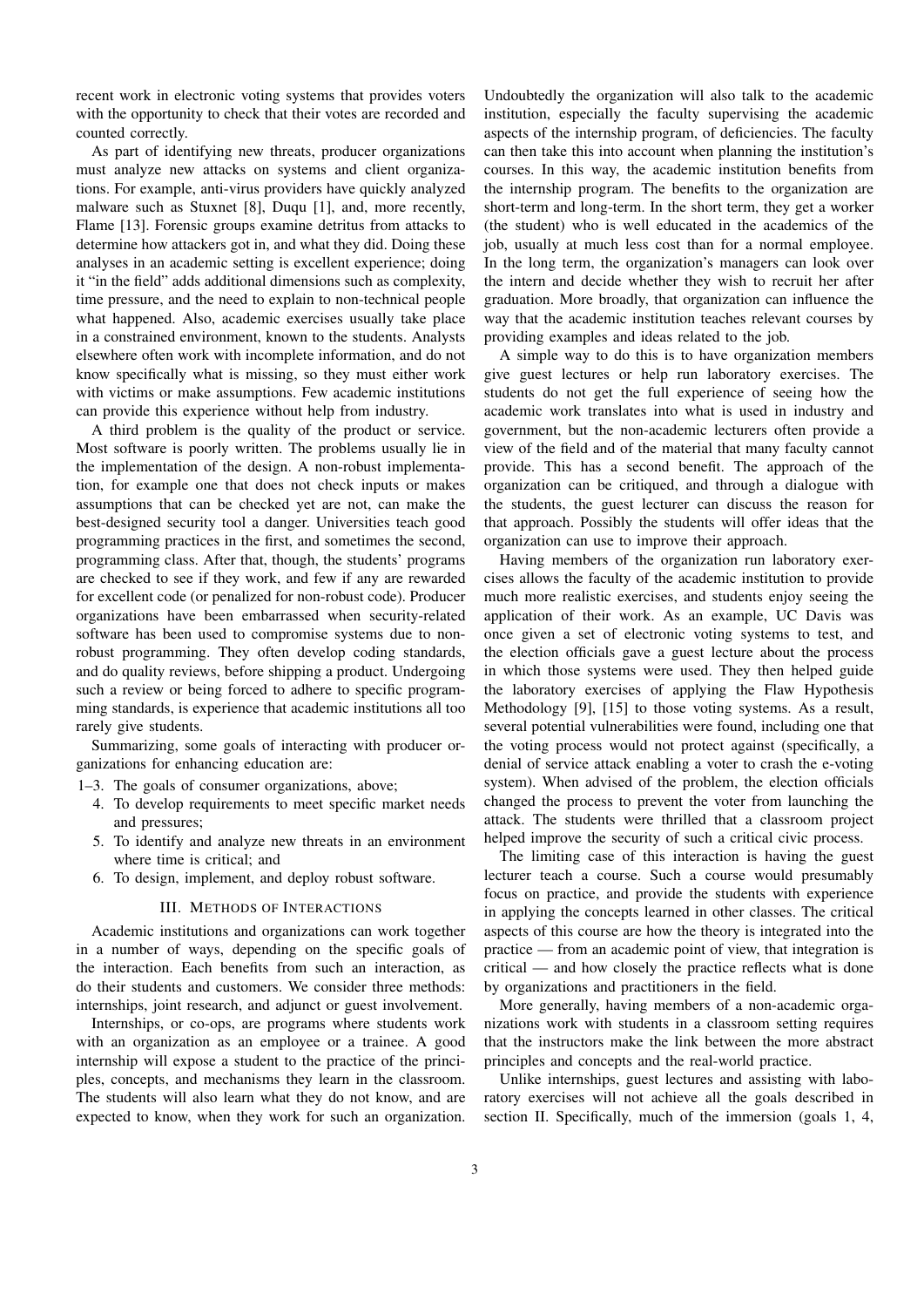5, and 6) will be a simulation or a partial instantiation of the actual organization environment. This is often enough to capture student interest and provide experience that will prove useful later in their career.

A third type of interaction is joint research. The organization itself may fund the research, or the organization and academic institution may jointly apply to a funding agency (for example, a government department or a foundation). This is particularly appropriate for graduate education that focuses on research. Students and faculty involved in the research will interact with organization members to learn how the company or agency approaches and defines problems, and what limits it has on solutions. Having students involved in writing the proposal emphasizes these points to them even more. Like an internship, the organization members will see the student at work, and can decide whether to recruit her as an employee after graduation. Further, the organization reaps the fruits of the research while supporting education in general and building bridges to the academic institution. Producer organizations may find new algorithms or results that markedly improve their products; consumer organizations may devise new processes and procedures to enhance their security, or learn about alternate approaches to protecting themselves. The nature of the research project determines which goals are met.

A benefit to all these methods of interaction is that the students gain (varying degrees of) practical experience. If the students want to go into non-academic positions, that experience will help them get better jobs than had they not had the experience. If they want to go into academic positions, they can draw on their practical experience to enhance their courses. Presenting this experience to show how principles and concepts are translated into practice, and to show how non-technical considerations affect security, enriches students' understanding of the subject.

We now turn to a problem that is plaguing academic and non-academic institutions alike, and show how industry involvement in academia could provide a basis for ameliorating the problem.

#### IV. ROBUST PROGRAMMING

Perhaps the most common complaint about software is its low quality. It does not do what the user wants, it is difficult to use, it is prone to crashes, or it is easy for attackers to exploit flaws in the software to obtain privileged access (or otherwise cripple the system). This complaint is not new; indeed, the psychologist Gerald Weinberg formulated his second law in the mid-1970s: "If builders built buildings the way programmers wrote programs, then the first woodpecker to come along would destroy civilization".

This is especially true of security. Except in unusual circumstances, we do not build systems that meet security requirements in all cases. They may meet the requirements for the vast majority of inputs, but the few inputs that cause the properties to not be satisfied cause the security policy to be violated. In normal programming, a flaw is called a "bug". When security is involved, a flaw that affects meeting the security properties is a "hole"—and an attacker need find only one to compromise the system.

Definition. *Robust programming* is a style of programming that prevents unexpected actions, including abnormal terminations.

A robust program (library) handles bad inputs (arguments) in a reasonable way. If an internal error occurs, the program (library) terminates gracefully, and provides enough information so a programmer can debug the program (library). It adheres to four principles [3]:

- 1) Be paranoid check any data the program does not generate to be sure it is not malformed or incorrect;
- 2) Assume stupidity handle incorrect, bogus, and malformed inputs and parameters, and return unambiguous and detailed error indicators;
- 3) Modularize disallow access to anything expected to be unchanged across invocations; and
- 4) Never say "can't happen" check that "impossible" conditions do not occur, because changes may make them possible.

Definition. *Secure programming* is a style of programming that satisfies (stated or implicit) security properties.

A secure program cannot violate specific properties, called "security properties". These properties may be explicit (such as a property that authentication always precede the granting of privileges) or implicit (such as the property that all buffer bounds are checked). Typically, the implicit properties include those required for a robust program.

In what follows, "good programming" produces robust, secure programs. "Poor programming" does not.

When students learn to program in introductory classes, they learn to write programs that are well structured. They learn to check inputs for problems, and to think of what can go wrong and build appropriate error checking into the program. For example, they learn to check that indices do not exceed the buffer length when dealing with buffers. Thus, they become aware of common errors. Further, part of the program grade includes style, so using good programming practices results in a higher grade than not using them.

Interestingly enough, few textbooks in introductory programming cover the principles of robust and secure programming; instructors must do so on their own, or through the use of supplementary material [10]. One way to do this is to gather examples of problems that arose through non-robust or non-secure programming, but often they are very complex and require sophistication to see how the non-robust practice causes the problem. Generally, the instructor must carefully craft examples — and this requires considerable knowledge of how the poor programming practices can be exploited.

Once students begin taking advanced courses, the goal of the programming becomes reinforcement of what is learned in class, or an exploration of details not covered in class. Grading focuses on these aspects — correctness with respect to the concepts or details — and often the program's style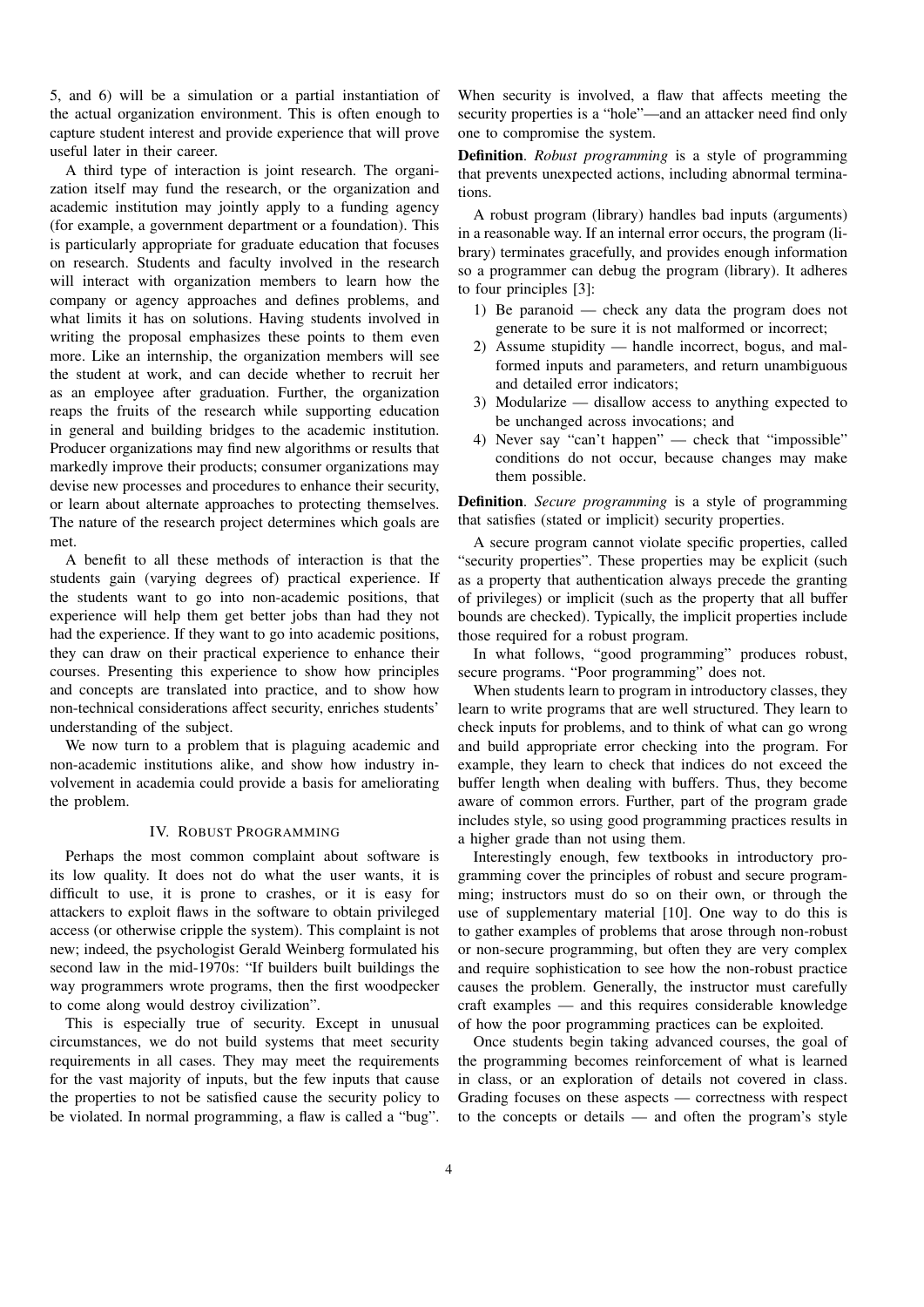is not examined. Thus, the practice of robust and secure programming is not reinforced, and it atrophies.

Simply saying that those practices must be reinforced begs the question of *how* they are to be reinforced. Here, nonacademic organization can play a role both in imparting the knowledge of how to write robust or secure programs, and in showing students why this type of programming is important. Indeed, bringing in examples seen in practice of what nonrobust, non-secure programs look like, and explaining exactly how the non-robust or non-secure feature led to a problem, would tie the need for good programming practices to specific class material. Demonstrating the effects of failing to check the length of an input in a system call, and the resulting buffer overflow corrupting the kernel stack, would emphasize the need for operating systems developers to use good programming style while writing the operating system in a way that an abstract discussion of possible consequences could not.

Examples and materials need to be grounded in problems and practices found in organizations. In addition to illustrating the principles, concepts, and methods discussed in lecture, such examples demonstrate the applicability of that material to current events. These problems and practices also help the instructor choose *which* principles to emphasize. They may be the ones tied to the problems and practices. Or, extrapolating from these current problems, they may be ones that would prove useful in the future.

Non-academic involvement enhances learning by providing such examples. For instance, most security classes spend little time discussing usability. But the complexity of configuring a program, a system, or a set of systems to provide the desired types and levels of security is great enough that users make mistakes that open the organization to attack. Worse, errors made by system administrators who install, configure, and maintain systems may leave the systems, and hence the organization, even more vulnerable to attack.

Because modern software is so complex, most organizations use special code-checking tools to enable analysts and programmers to check their code. Having industry-standard tools available for students to use ensures they are familiar with these tools when they graduate. It will also make students familiar with the limits of those tools, because they must learn to distinguish false positives from true positives. Alternatively, using languages and development environments in class that inhibit the use of non-robust, non-secure programming constructs leads to better programs, but these environments come with one danger. They hide the details of robustness and security. This is, ideally, what should be done; but should the programmer ever use a language or development environment that does not provide such support, the student still needs to know how to avoid non-robust, non-secure constructs.

Other types of tools will prove useful. Security problems arise because of failures to maintain a code base, or to update one software module and fail to integrate it properly, or other code development problems. Encouraging students to use industry-standard tools for software development and maintenance, such as source code control systems Subversion

(SVN) [11] and Concurrent Versioning System (CVS) [14], and to adopt appropriate controls, will ameliorate this problem.

Human assessment of programs is critical. This requires someone who can review software (possibly with the help of code-checking tools) and point out examples of potential problems, so the students can then learn how to do the analyses themselves. The theory underlying the analyses can be taught in programming language, security, or other classes. The goal of the human assessment will be to ensure the students learn how to check for non-robust, non-secure constructs in practice.

One way to do this is to have a grader (or group of graders) assess the programming style of the software, and others examine it to see how well it fulfilled the requirements of the assignment. The instructor could then compute the grade using an appropriate combination of the two. A second is to provide a "secure programming clinic". The model here is to have clinicians to whom students can bring their programs, and who will work with the student to identify security and robustness problems. Such a clinic can be set up for a particular class, or for all students [4]. The advantage to these methods is that they do not require a separate class or extra lectures. The students learn by doing, and especially from the feedback on their assignments. These techniques can be used with any programming course, or (preferably) all of them.

Staffing issues abound. The analysts could be students with special skills and experience in analyzing code. However, few students have those skills. But non-academic organizations who practice this style of programming do have such personnel. So one way to begin such a clinic is to have those non-academic organizations work with the academic institution to "seed" such a clinic, and train the students who will work in the clinic while helping others detect problems with their programs. In this way, the organizations effectively provide mentors for the students. This benefits the students by giving them time with experienced practitioners. It benefits the mentors (and the organizations they work for) by enhancing their knowledge — paradoxically, the best way to improve one's knowledge is to teach it — and enabling them to identify students for possible future work with, or in, the company.

Many of the above ideas can be applied to non-computer science curricula where students program. Indeed, much software is written in other disciplines, ranging from physics to digital art, that suffers from similar problems. The interested reader is referred to the final report of the Summit on Education in Secure Software [5] for ideas about teaching robust, secure programming to a variety of audiences. Indeed, that report suggested many of the ideas elaborated here.

Students learning to write robust programs will *not* by itself cause the state of software and system security to improve dramatically. The problem is that software and systems depend on existing libraries and services. If these have vulnerabilities, so do their callers — this is the "supply chain" problem. For example, in 1999, the widely-used RSAREF2 library was found to have a buffer overflow vulnerability; as that standard cryptographic library is widely used in securitysensitive programs, those programs were at risk [6]. Further,